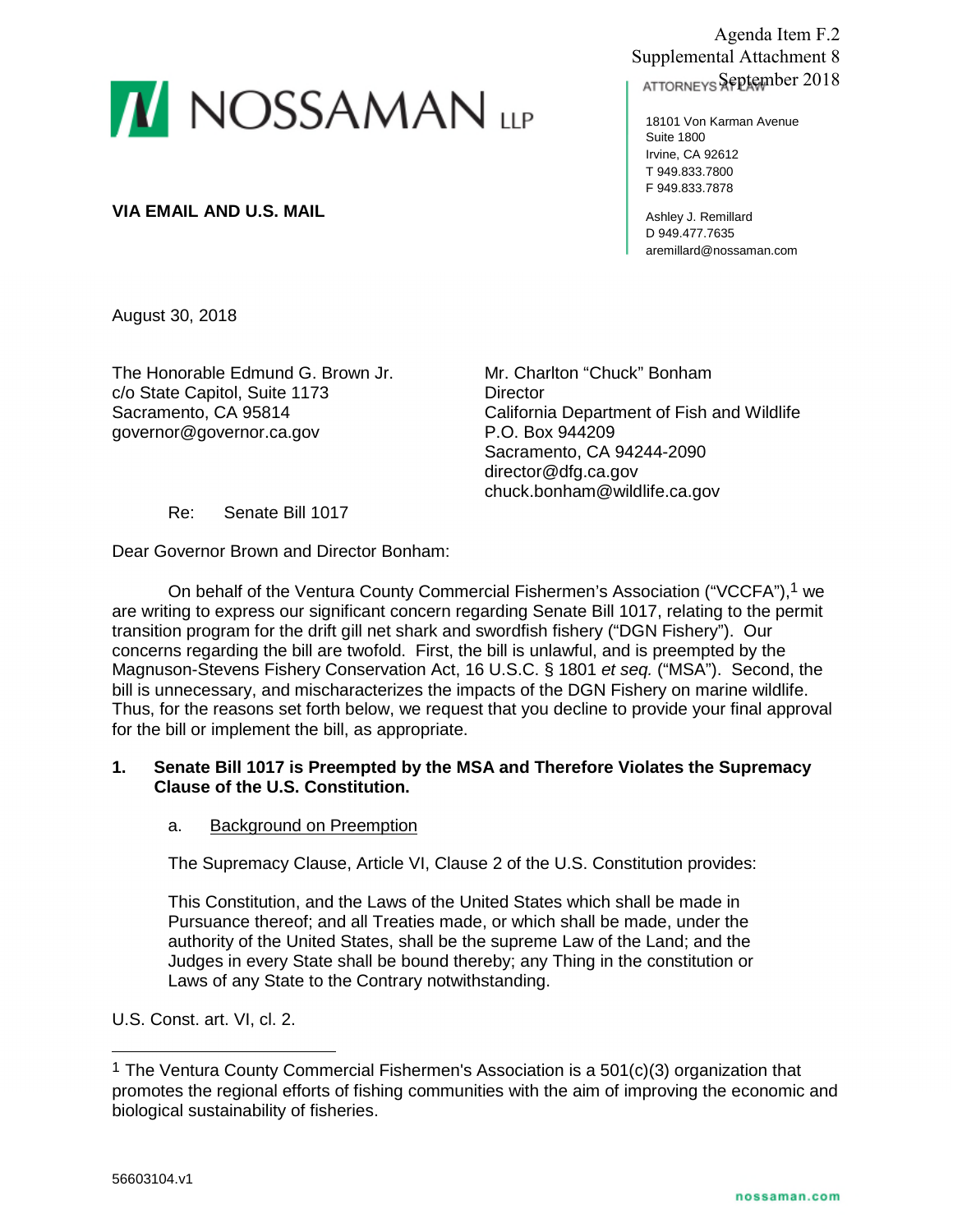August 30, 2018 Page 2

Preemption concerns the allocation of power between states and the federal government; that is, whether state law conflicts with valid federal law. Federal law may be preempted by the Constitution itself, or by a valid act of Congress. *McDermott v. State of Wisc*., 228 U.S. 115, 132 (1913); *Savage v. Jones*, 225 U.S. 501, 533 (1912). Regulations duly promulgated by a federal agency have the same preemptive effect as a legislative enactment. *Hillsborough County, Fla. v. Automated Med. Labs*., 471 U.S. 707, 713 (1985). A fishery management plan created pursuant to federal law may preempt. *City Of Charleston, S.C. v. A Fisherman's Best, Inc.*, 310 F.3d 155, 169 (4th Cir. 2002) (*"Fisherman's Best"*).

The ultimate touchstone of preemption is the intent of Congress. *Malone v. White Motor Corp*., 435 U.S. 497, 504 (1978). In general, a state law is preempted when "the state law stands as an obstacle to the accomplishments of the full purposes and objectives" of federal law. *Silkwood v. Kerr–McGee Corp*., 464 U.S. 238, 248 (1984).

There are two types of preemption: express and implied. There may be express preemption where Congress in express terms has declared its intention to preclude state regulation in a given area. At this time, VCCFA does not contend that express preemption exists with respect to Senate Bill 1017.

Implied preemption occurs where Congress, through the structure or objectives of federal law, has impliedly precluded state regulation in the area. *Fisherman's Best,* 310 F.3d at 169. There are two types of implied preemption: conflict and field.<sup>2</sup> Conflict preemption occurs when the federal and state enactments are directly contradictory on their faces. But state and federal laws need not be contradictory on their faces for federal laws to supercede. *Id.* State action may be struck down even if it does not prohibit the very act that federal law requires. It may be struck down if it is in "actual conflict" with precise and sufficiently narrow objectives that underlie the federal enactments. *Id.* Also, federal and state law conflict when it is impossible to comply with both state and federal law. *Id.* Direct conflict may be implied. *Id.* Conflict preemption may occur when Congress did not necessarily intend preemption of state regulation in a given area but the particular state law conflicts directly with federal law or stands as an obstacle to the accomplishment of federal objectives. *Id.*

# b. The MSA Preempts Senate Bill 1017

The MSA has been described as: "[A] paradigm of multiple statutes and regulations, and varying governmental institutions, pervasive in depth, breadth and detail, in a regulatory system that Congress intends to be national in character. The system has been described as being as tightly regulated as atomic energy." *Fisherman's Best,* 310 F.3d at 170. Pursuant to the MSA, regional councils representing geographical areas are key bodies—planners, expediters, enforcers and liaison agencies. *Id.* at 168.

 $2$  Field preemption may occur when the federal scheme of regulation of a defined field is so pervasive that Congress must have intended to leave no room for the states to supplement it. At this time, VCCFA does not assert that Senate Bill 1017 is subject to field preemption, but reserves the right the make this argument in the future.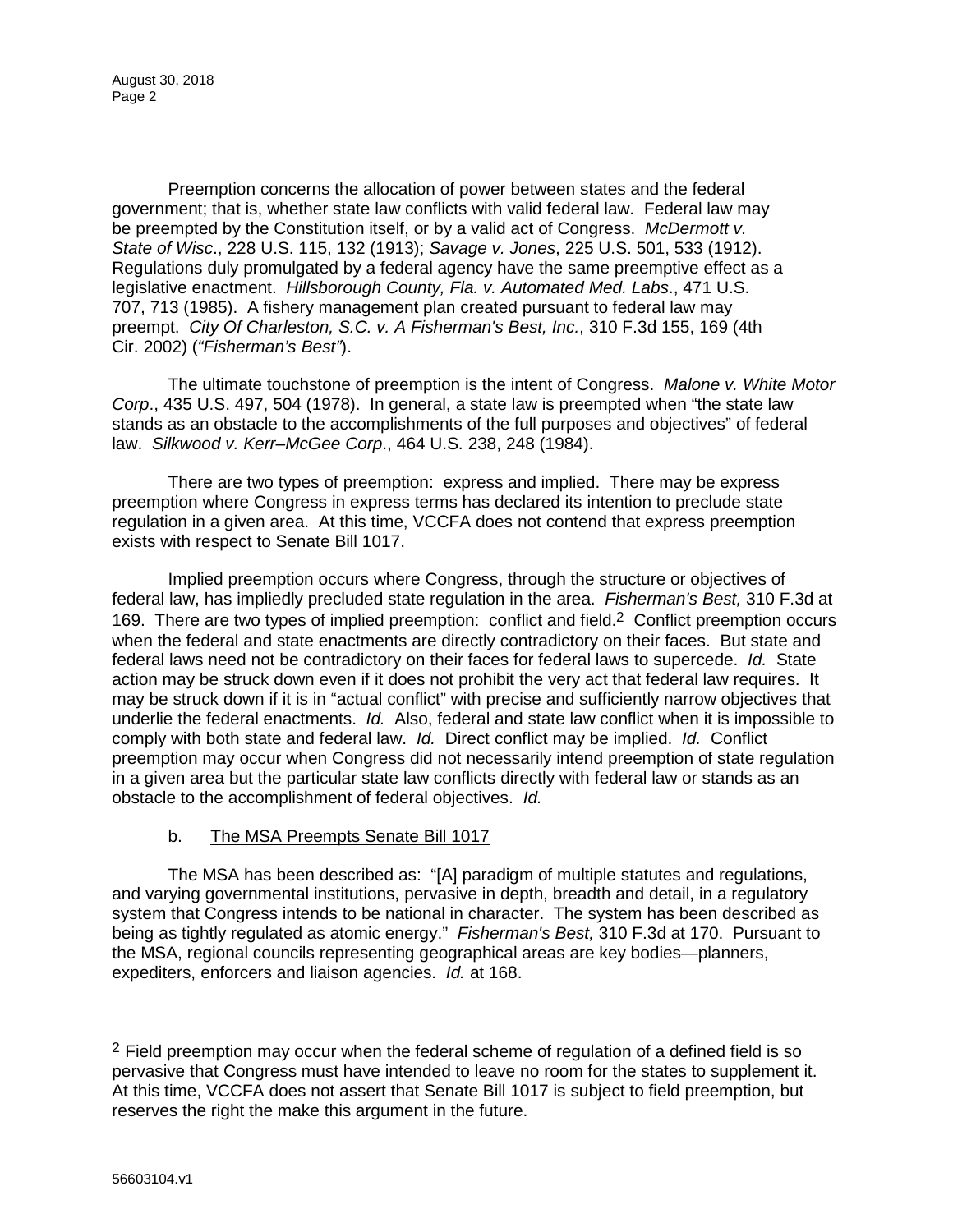August 30, 2018 Page 3

Here, the council that oversees the DGN Fishery is the Pacific Fishery Management Council ("Council"), which operates under the authority of the Secretary of Commerce and the National Marine Fisheries Service ("NMFS"). Under the purview of the Council, the DGN Fishery is regulated and managed pursuant to the Highly Migratory Species ("HMS") fishery management plan ("FMP"). The HMS FMP includes a permitting program that expressly authorizes the DGN Fishery to operate in federal waters, which includes waters between approximately 3 and 200 nautical miles off the coast of California.

There can be no question that the terms of Senate Bill 1017 conflict with, and are therefore preempted by, the MSA. Among other problematic provisions, the bill requires permittees that participate in the transition program "not to fish under a federal drift gill net permit" and "not to transfer or renew a federal drift gill net permit." Senate Bill 1017 at Sec. 7. The bill therefore forbids access to the federal DGN Fishery, which conflicts on its face with the HMS FMP, which expressly authorizes such access. Likewise, the bill only allows permittees to land shark or swordfish with federally authorized deep set buoy gear. *See id.* Again, these provisions directly conflict with the HMS FMP, which expressly authorizes permittees to land shark or swordfish with federal authorized drift gill net gear.

In sum, it would be impossible for a holder of a federal DGN Fishery permit to comply with both federal law and Senate Bill 1017. Senate Bill 1017 is therefore preempted by the MSA and unlawful, as it violates the Supremacy Clause of the U.S. Constitution.

## **2. Senate Bill 1017 is Unnecessary.**

Senate Bill 1017 ignores the reality of the DGN Fishery. Specifically, the DGN Fishery is subject to, and complies with, all bycatch minimization measures required by federal law.<sup>3</sup> This includes not just the MSA, but also the Marine Mammal Protection Act and the Endangered Species Act ("ESA"). These statutes are precautionary and conservation-minded, and help make U.S. fisheries some of the most environmentally conscious and best managed in the world.

The DGN Fishery has also collaborated extensively with NMFS over the years to further reduce bycatch. Since 1990, the fishery has operated an observer program to effectively monitor bycatch, and has deployed devices such as acoustic pingers to ward off marine mammals from fishing gear. It has also established the Pacific Offshore Cetacean Take Reduction Plan to further reduce marine mammal interactions, and has implemented time/area closures to reduce interactions with endangered sea turtles. These measures have led to significant progress in reducing bycatch. For example, no ESA-listed marine mammals have been observed caught in the DGN Fishery since the 2010-2011 fishing season and no listed sea turtles have been observed caught since the 2012-2013 season.

 $3$  The following discussion is based on a blog post by Mark Helvey, former Assistant Regional Administrator for Sustainable Fisheries with the NMFS Southwest Region in Long Beach, available at https://www.savingseafood.org/opinion/mark-helvey-protect-californias-drift-gillnetfishery/.